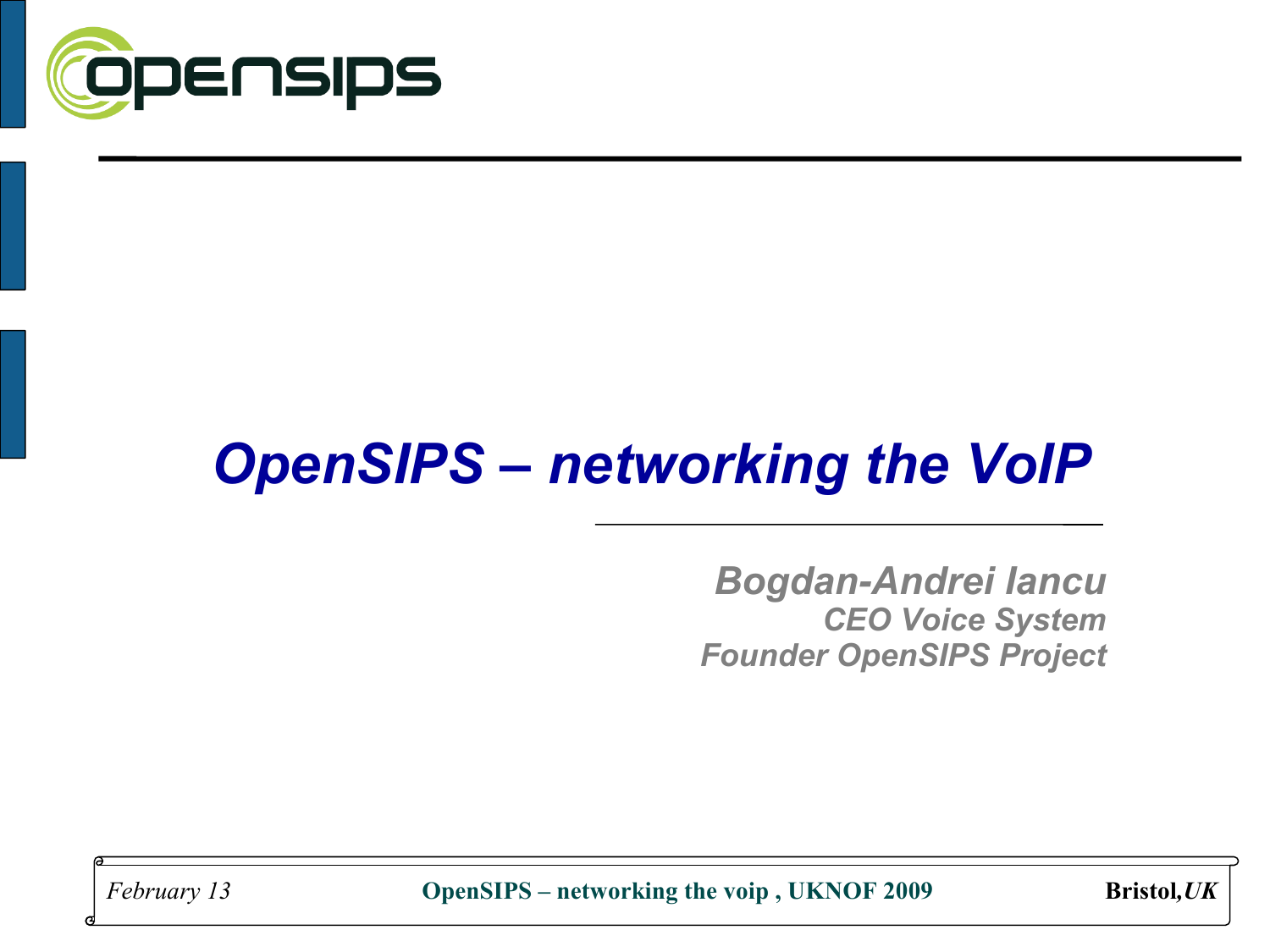

- **OpenSIPS is an open source, GPLed SIP server with**
	- **High scalability (up to thousands of calls per second of transactional throughput on a PC)**
	- **Effective application building (modules and application interface)**
	- **High flexibility (routing language)**
- **OpenSIPS is a multi-functional, multi-purpose SIP server: router, switch, registrar, application server, redirect server, gateway, load-balancer, etc**
- **OpenSIPS is only about signaling, but there are media adds-on**
- **it is not a PBX that's Asterisk !**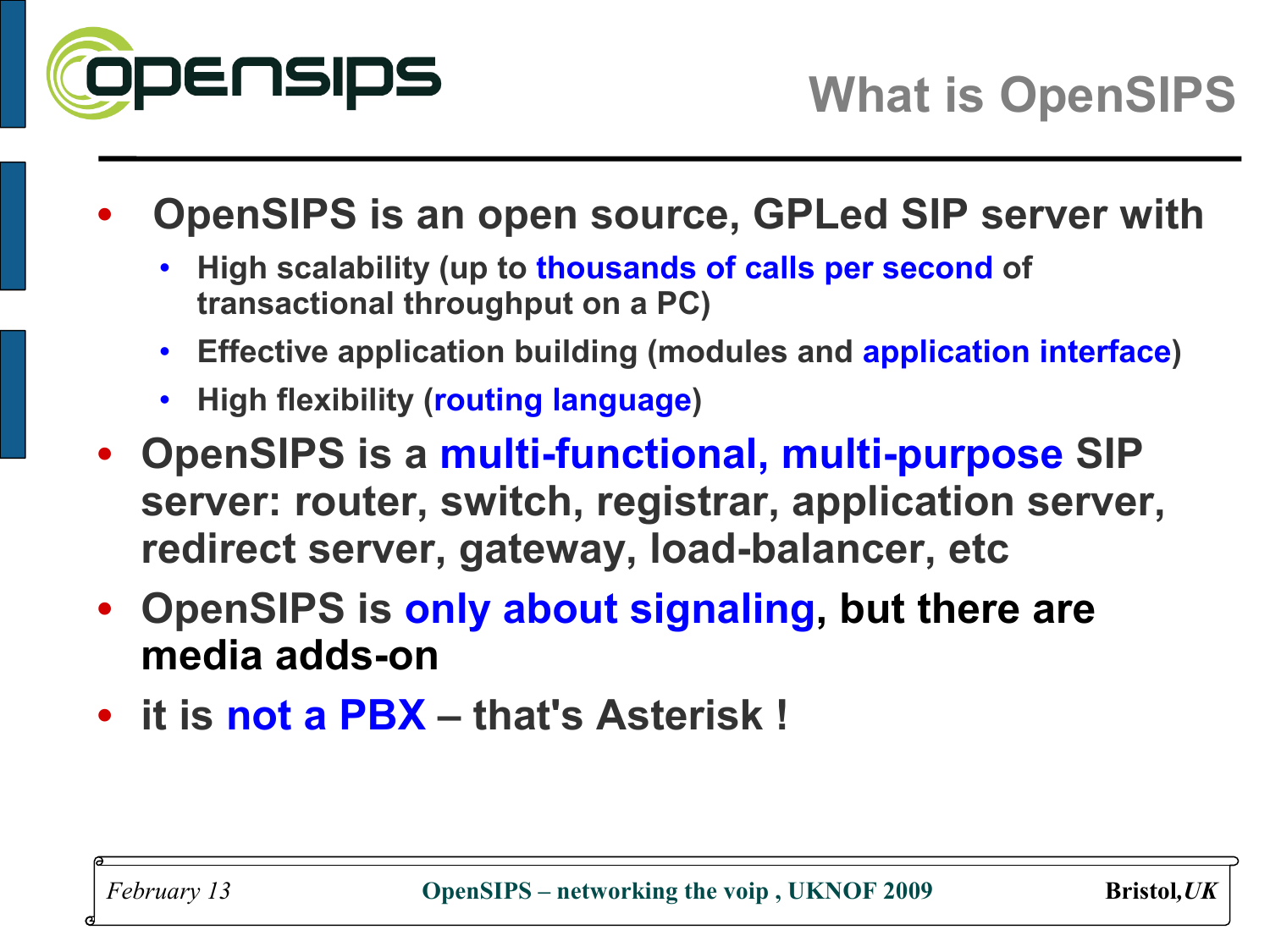

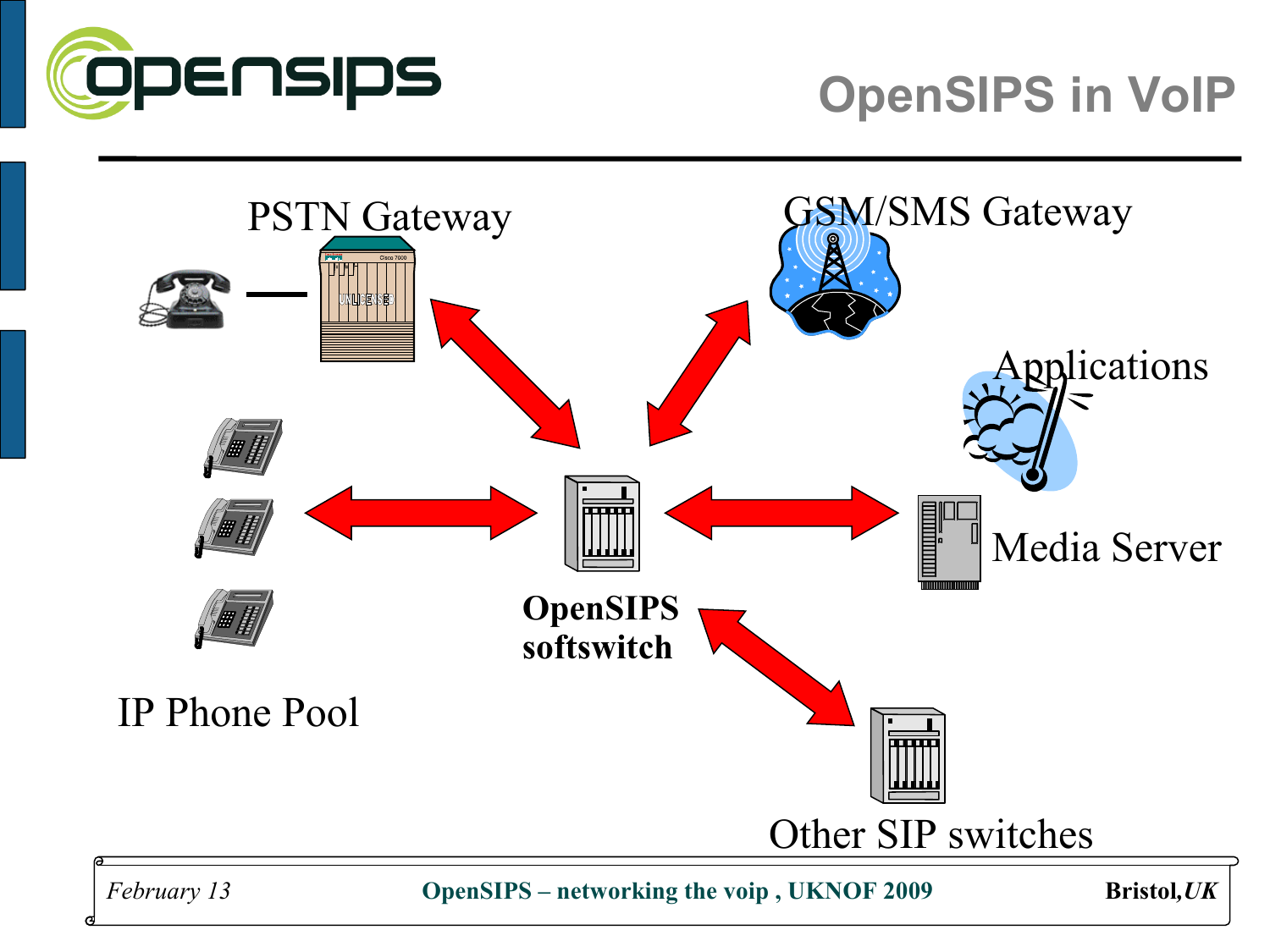

**OpenSER project is created in 2005 by Voice System as a fork on SER.**

**OpenSER becomes one of the most performant and well-known open source SIP proxy.**

**OpenSER is used by telcos, network operators, enterprises.**

**In 2008 Voice System has to rename OpenSER as OpenSIPS due trademark issue.**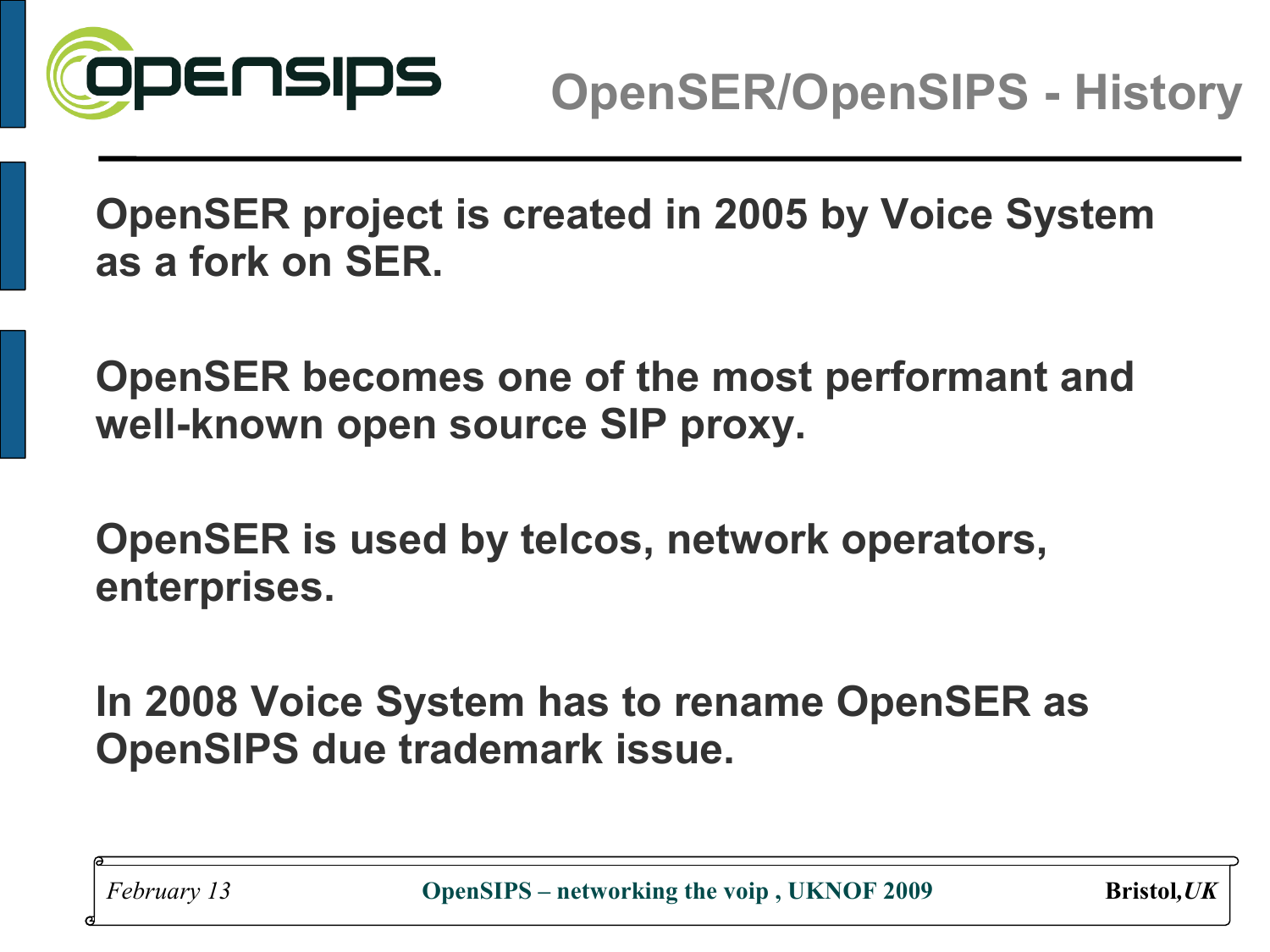

**Powering** *residential and business VoIP services*

- **high scalability and capacity (large number of users)**
- **flexible and powerful backend** ⇒ **easy to integrate**
- **large set of end-user features (easy service creation)**
- **distributed (geographical) solutions**

**Interested in this, are:**

- **Internet Telephony providers or ISPs**
- **mobile carriers**
- **traditional telcos**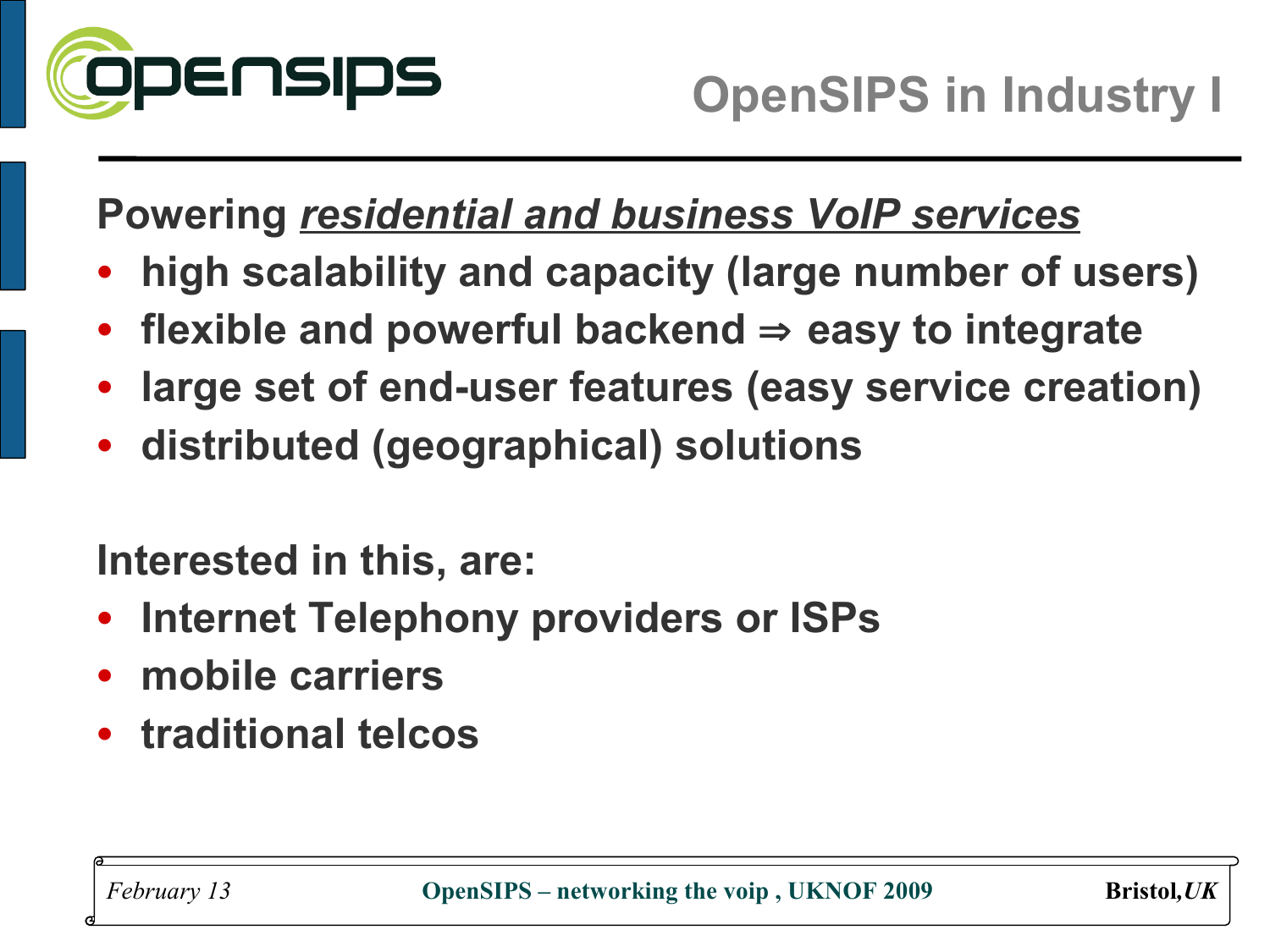

**Powering** *trunking and carrier grade solutions*

- **high capacity (thousands of calls per second)**
- **powerful engine to support various and complex logics for traffic routing and dispatching**
- **high availability and easy to scale**
- **handy provisioning and control support**

**Suitable for:**

- **interconnection and traffic trunking**
- **service fronting and load-balancing (whole sale PSTN providers or call centers)**
- **service dispatching in large platforms**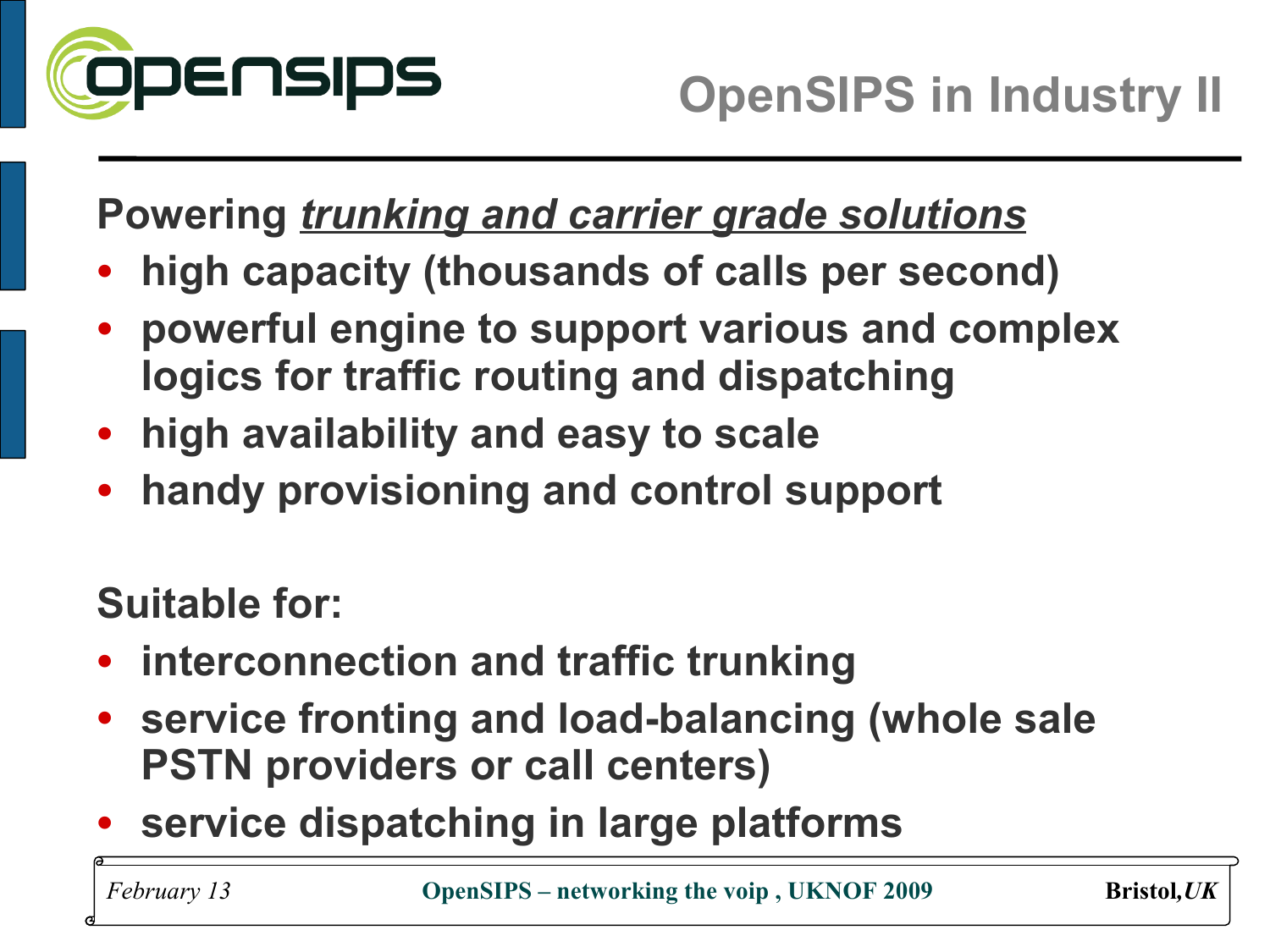

#### **Loadbalancer/ cluster controller**

- **built-in functionalities for intelligent routing and dynamic re-routing**
- **real load balancing capabilities based on traffic monitoring**
- **resource management**

**Suitable for:**

- **Media servers/gateway load-balancer**
- **ingress and egress routing**
- **LCR / prefix routing**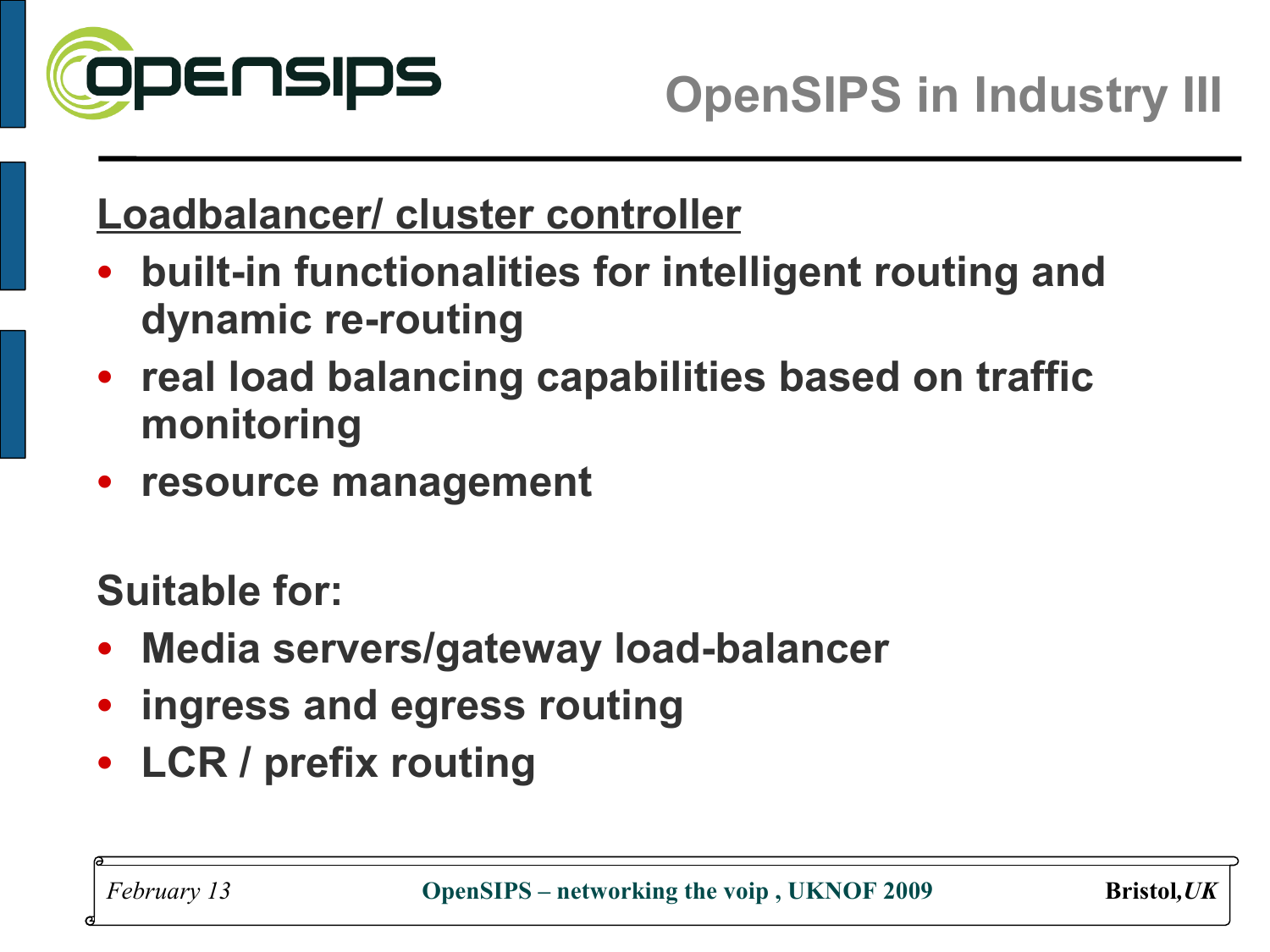



*February 13* **OpenSIPS – networking the voip , UKNOF 2009 Bristol***,UK*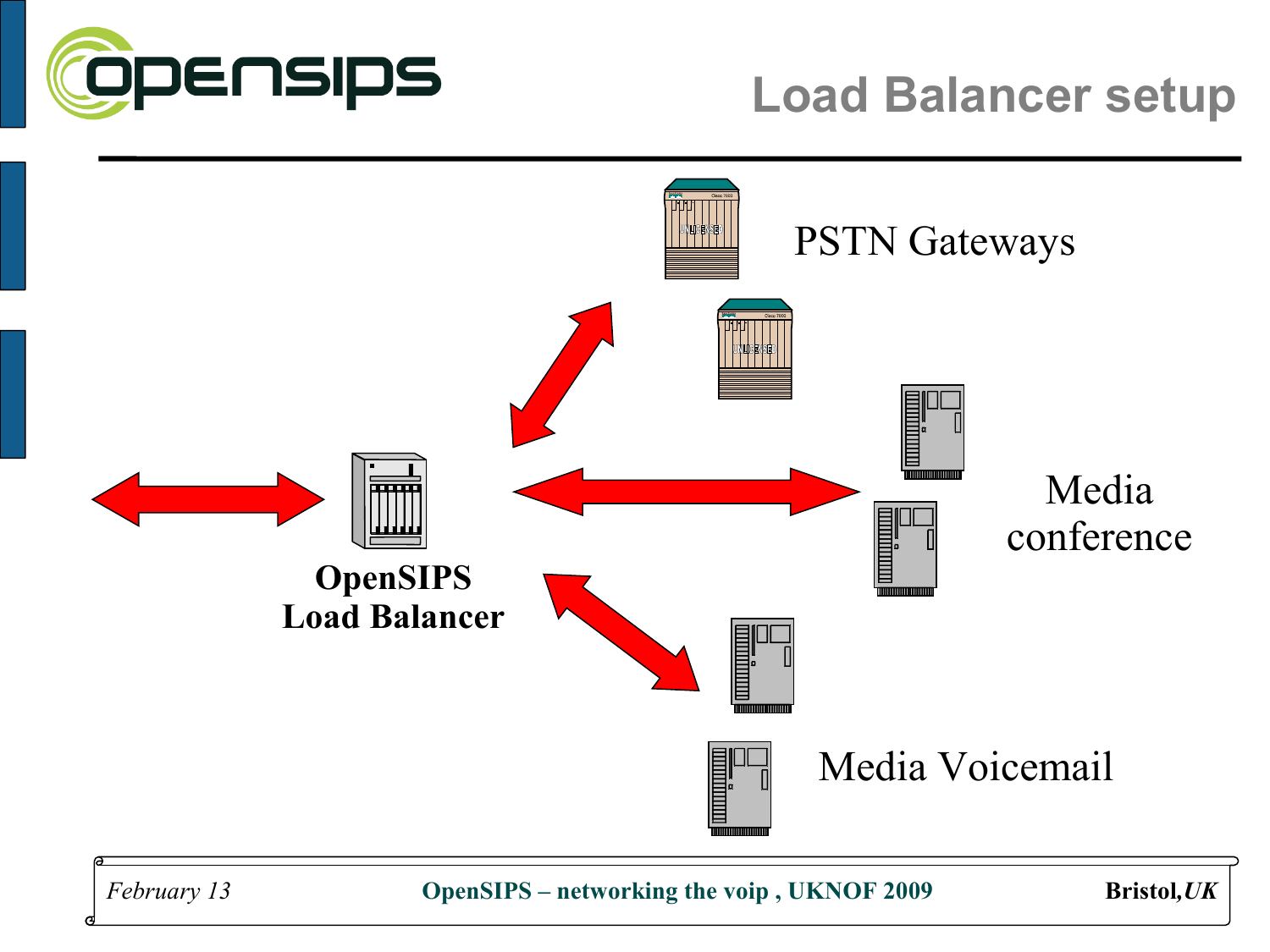

## **White-label solutions**

- **flexibility allows fine control and clustering of services.**
- **control over distributed and dedicated resources**
- **powerful dial plan support**

#### **Fix mobile convergence**

- **meets requirements for WiFi networks and mobile device clients.**
- **able to get control over the media part**
- o<br>O • **makes possible the complex logic required by handover scenarios between SIP and GSM**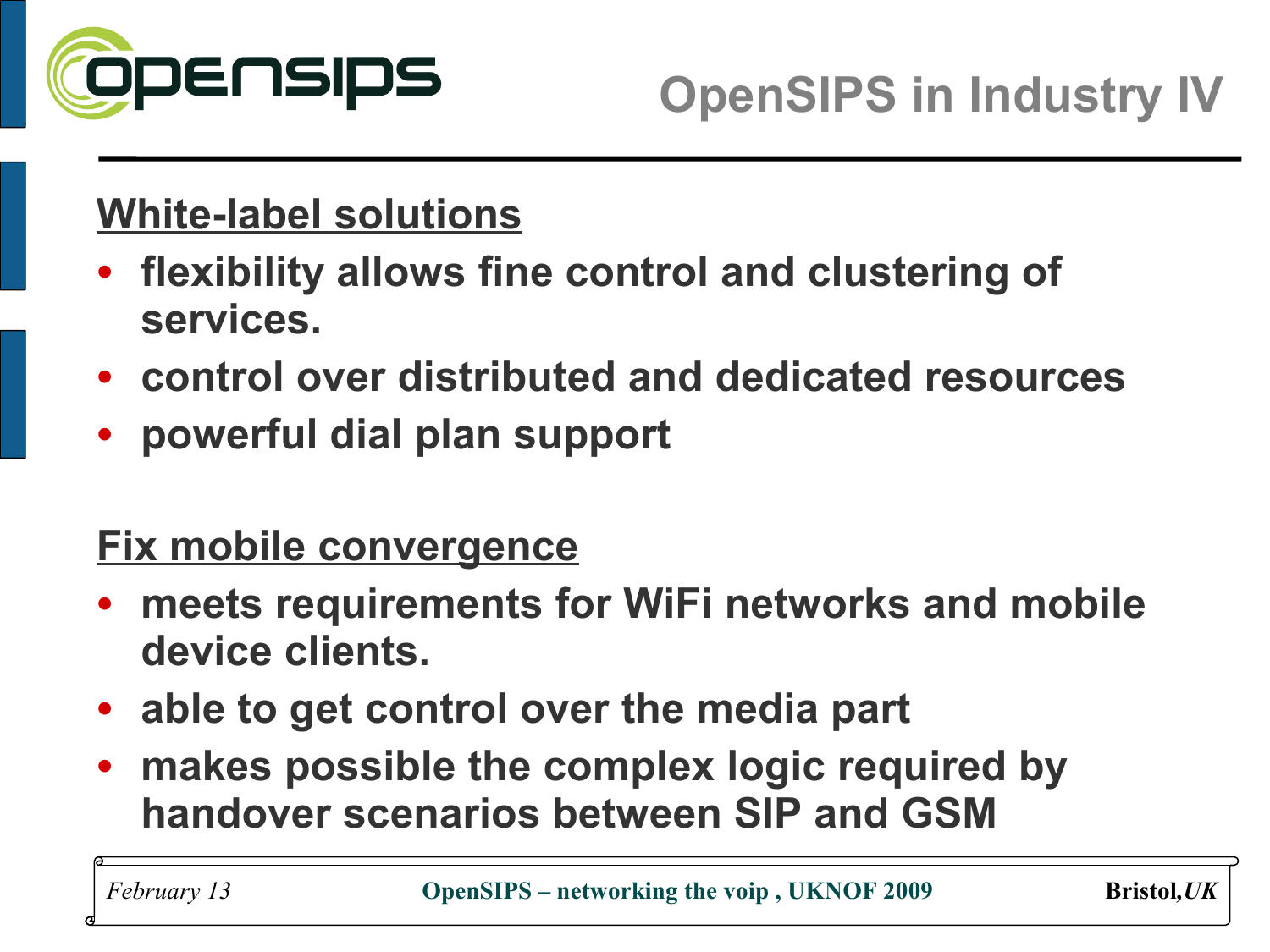

## **SIMPLE Server**

- **Presence Server model**
- **XCAP (privacy/permissions rules)**
- **Publishing external information**
- **Old / hardphone support**
- **XMPP gateway**
- **BLA / SLA**
- **Resource List Server (RLS)**

#### **Nokia interoperability tests – specs and implementation → easy setup documentation**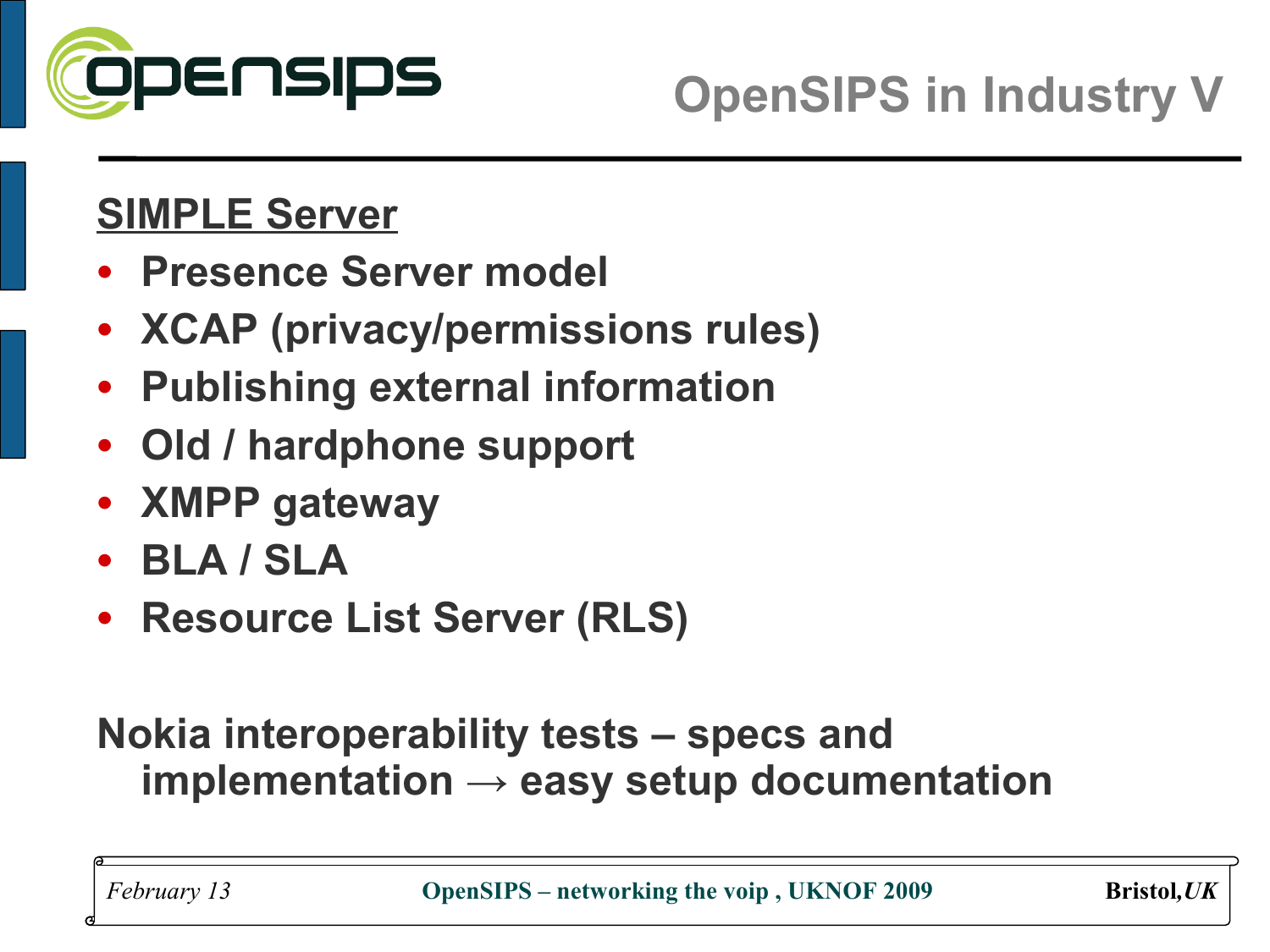

## **Presence from Non-SIP device**



Bristol, UK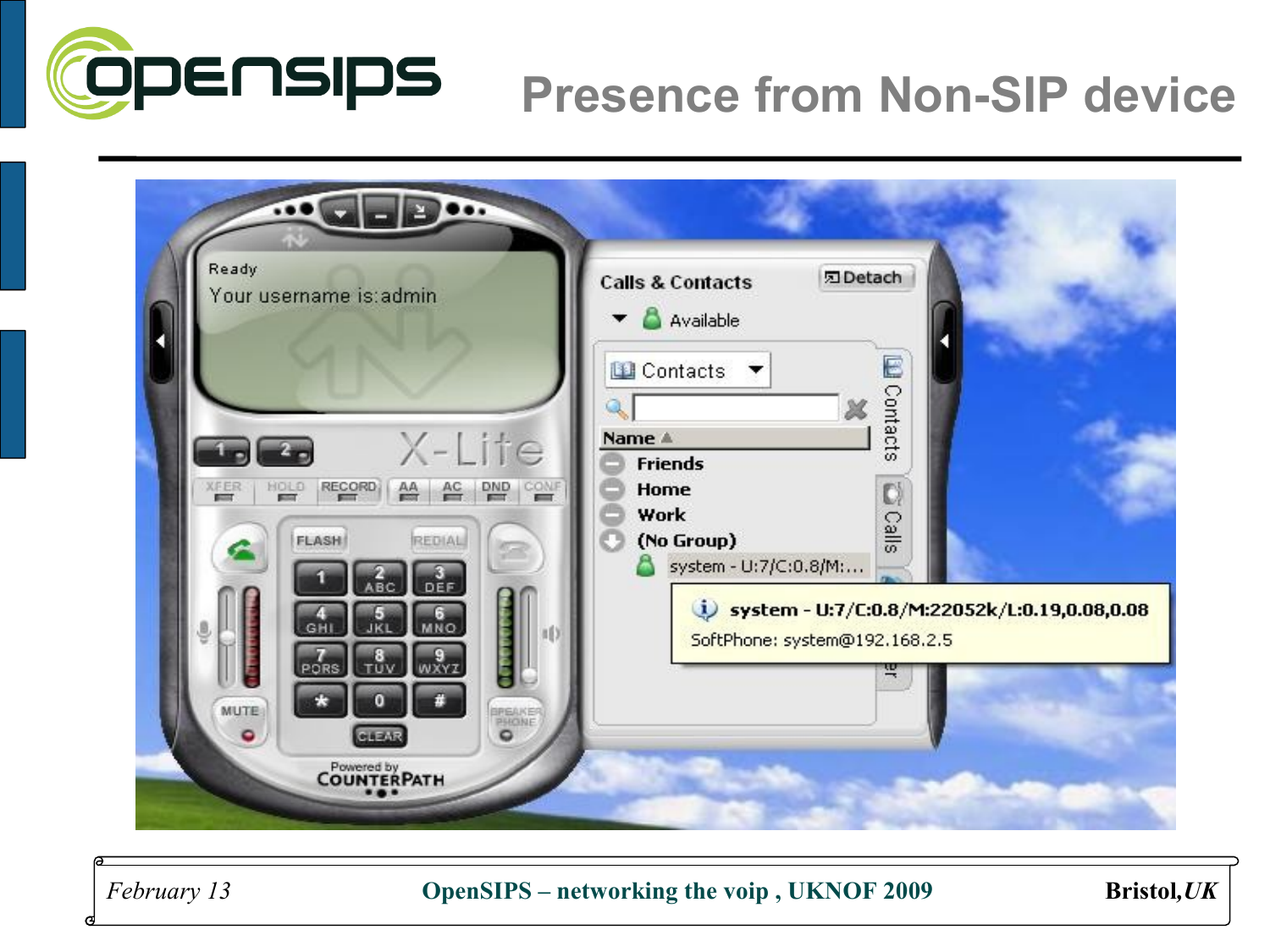

**Dedicated solutions:**

- **ENUM platform (router)**
- **SBC (NAT traversal or security enforcement)**
- **Interconnection point between providers (discovery and inter-routing services)**
- **Billing server**
- **IM server (conferences, message storage)**
- **SMS gateway (ATA modems or SMPP)**
- **XMPP gateway (presence and IM)**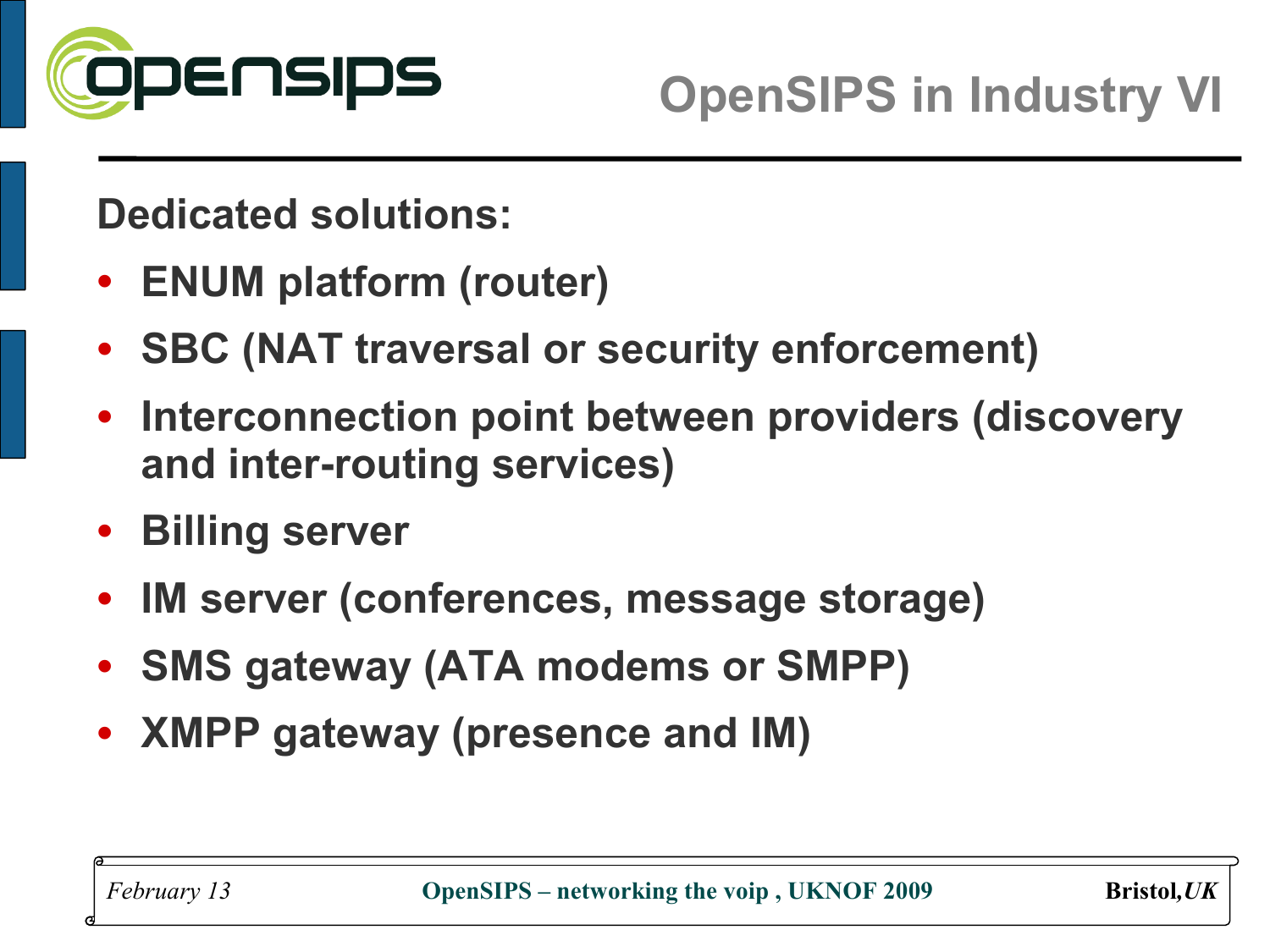

**Receipt ?**

## **What made OpenSIPS successful in top-level industry readiness/compliance:**

- **robustness**
	- **performance**
	- **security**
	- **scalability**
- **management**
- **connectivity and reachability**
	- **peering / federation**
	- **presence**
	- **XMPP**
- **power and flexibility**
	- **application server**
	- **PERL scripting**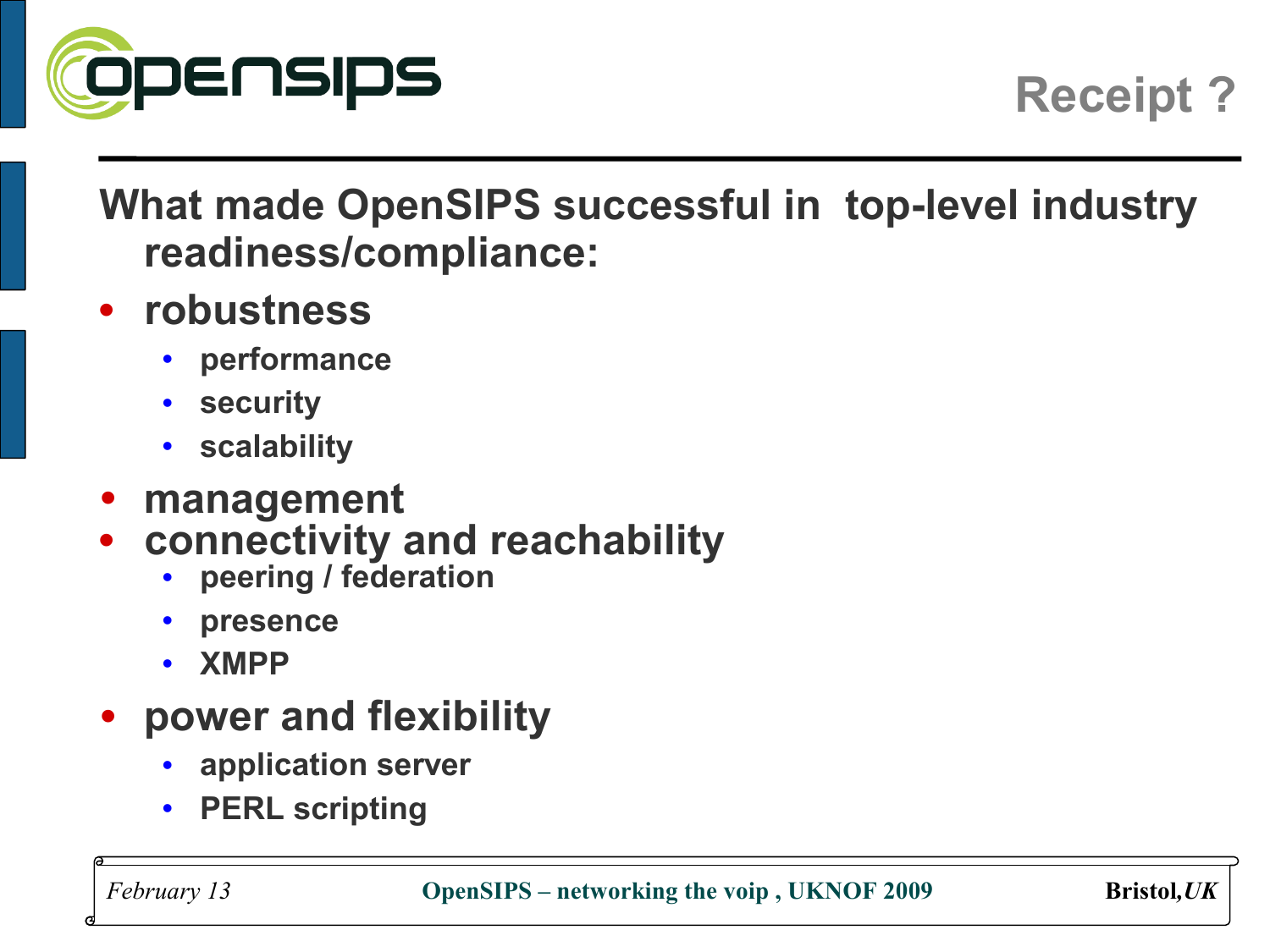

# **OpenSIPS Project**

February 13

OpenSIPS - networking the voip, UKNOF 2009

**Bristol**, UK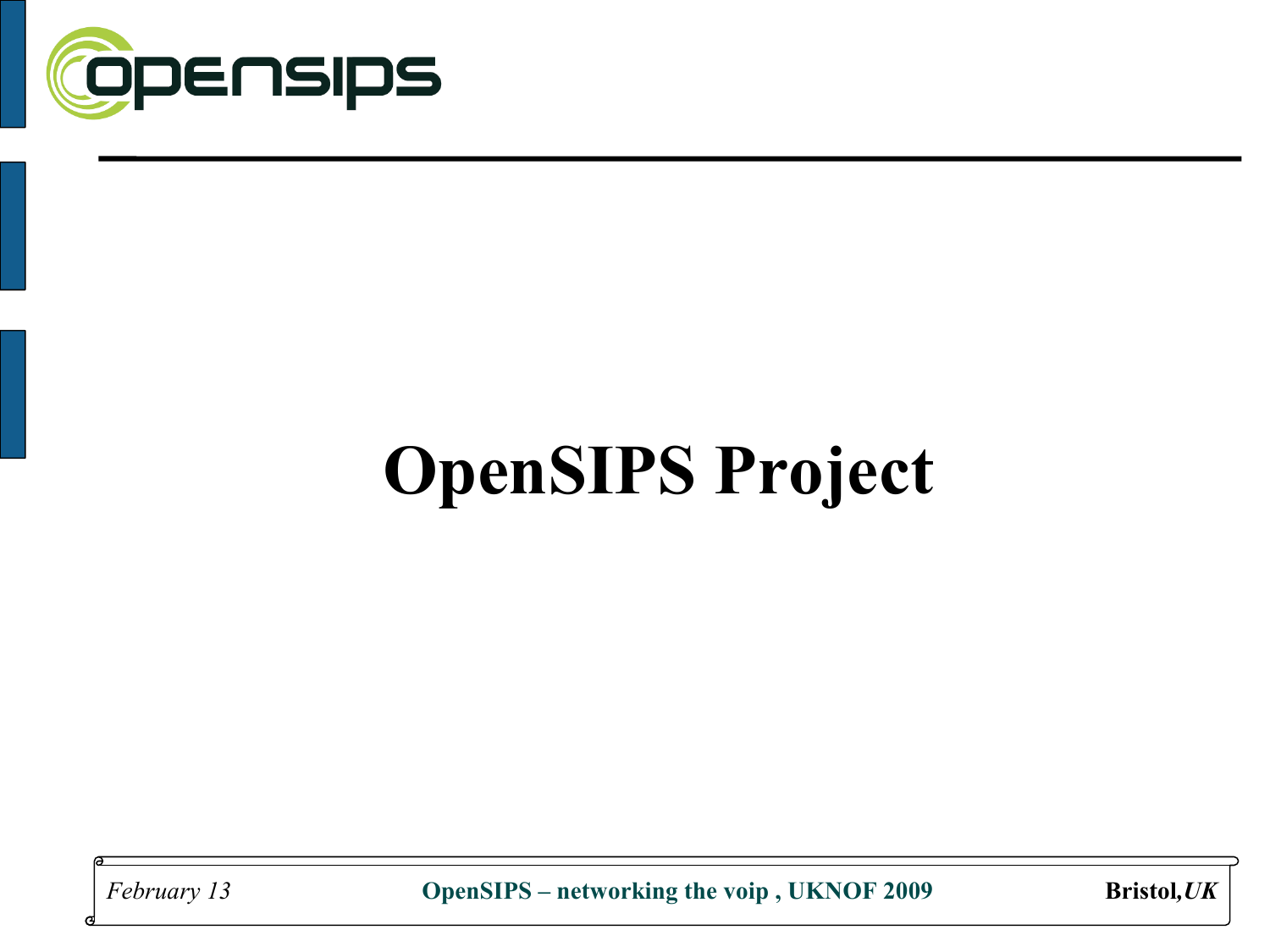

**OpenSIPS is a public project based on collective effort** 

- **80% of the project is sustained by Voice System**
- **large number of developers :**
	- **3 core developers**
	- **22 main developers**
	- **~30 developers**
	- **~150 contributers**
- **worldwide community of users**
- **OpenSER Summit at VoN Berlin, November 2006**
- **OpenSER Summit at VoN San Jose, March 2008**
- **OpenSIPS Bootcamp in Miami, June 2008**
- **OpenSIPS Developer course in Bucharest, June 2009**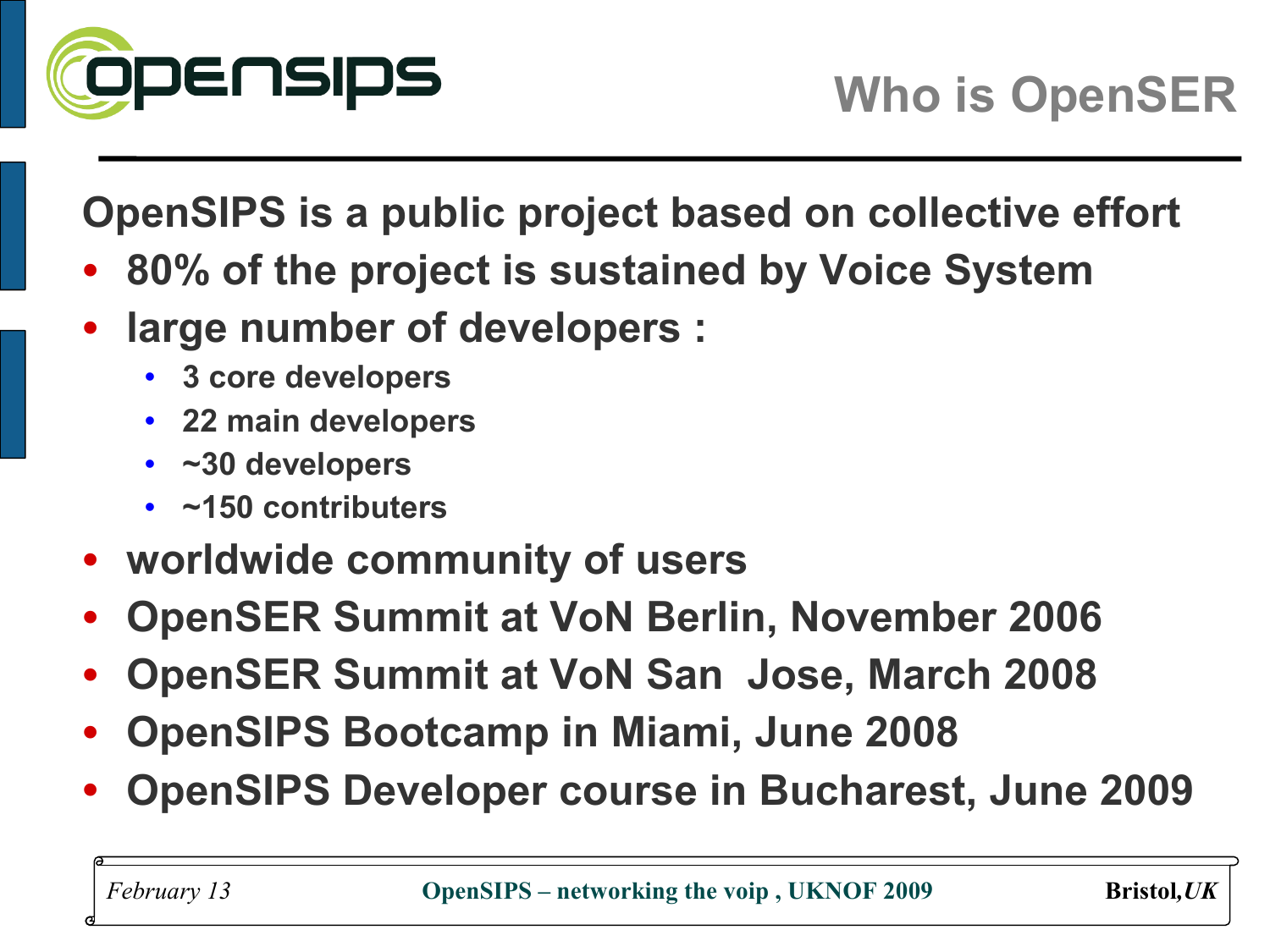

- **no vendor trap**
- **faster development cycle**
- **split work between parties**
- **easy synchronization with the main stream via contributions** ⇒ **unified effort for development**
- **performance and flexibility**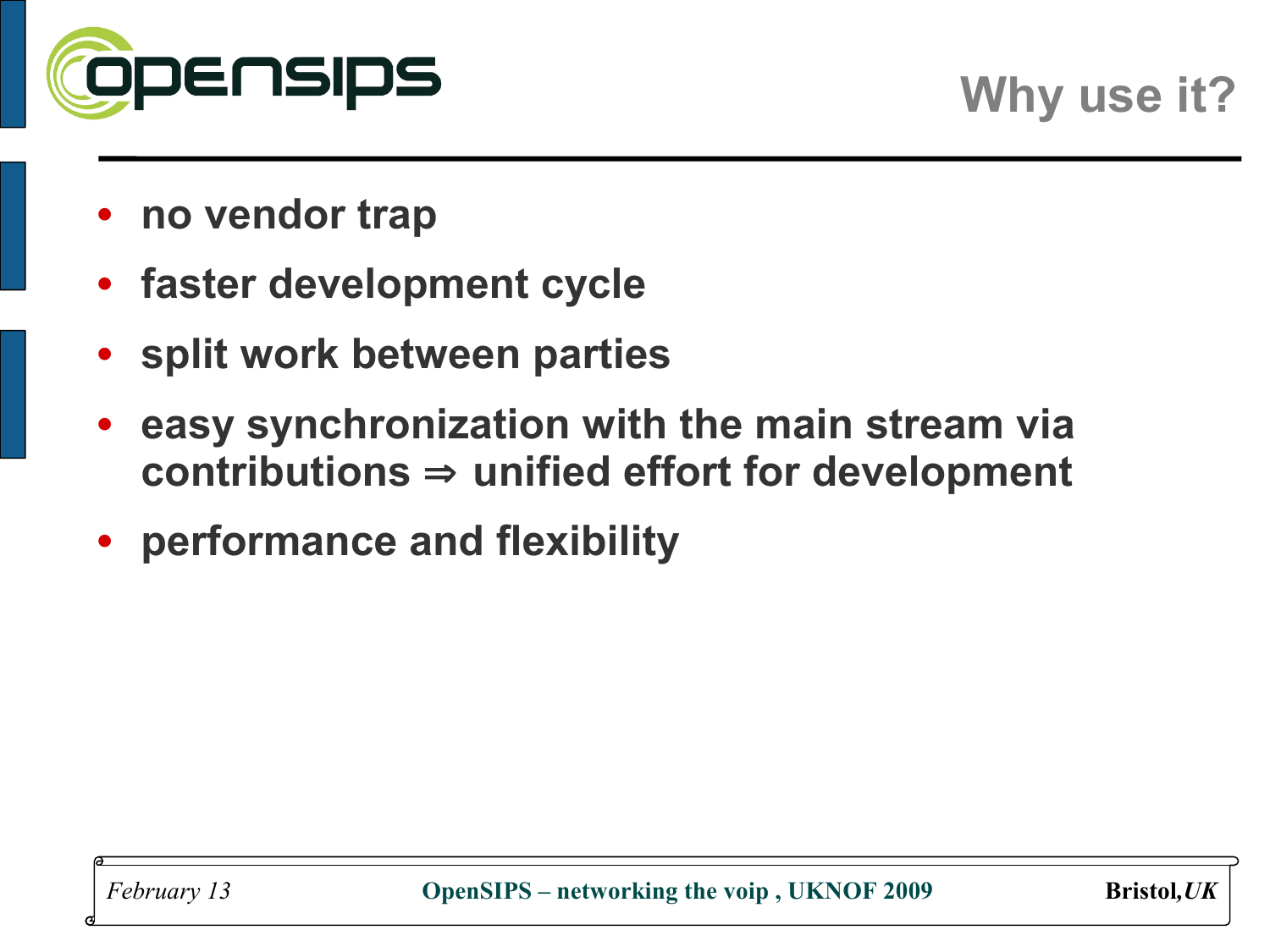

## **The Snowball effect**



February 13

Bristol, UK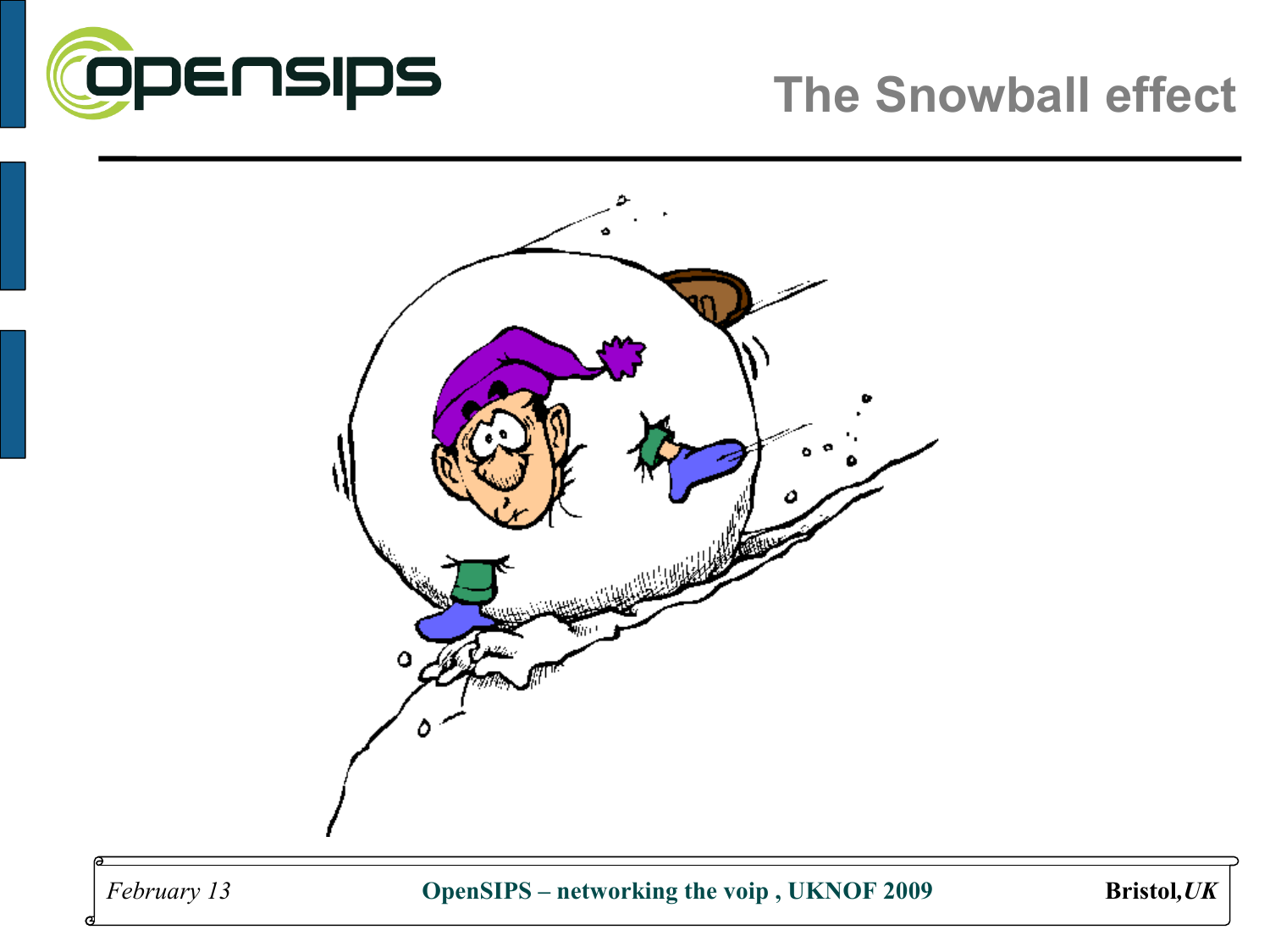

## **OpenSIPS v1.5.0**

**.....also called OpenSIPS on steroids!!**

**11 new modules memcache support +25% speed up in DB ops load-balancer capabilities presence (RLS, XCAP)**



**....all this in ~6 months**

*February 13* **OpenSIPS – networking the voip, UKNOF 2009** Bristol, UK